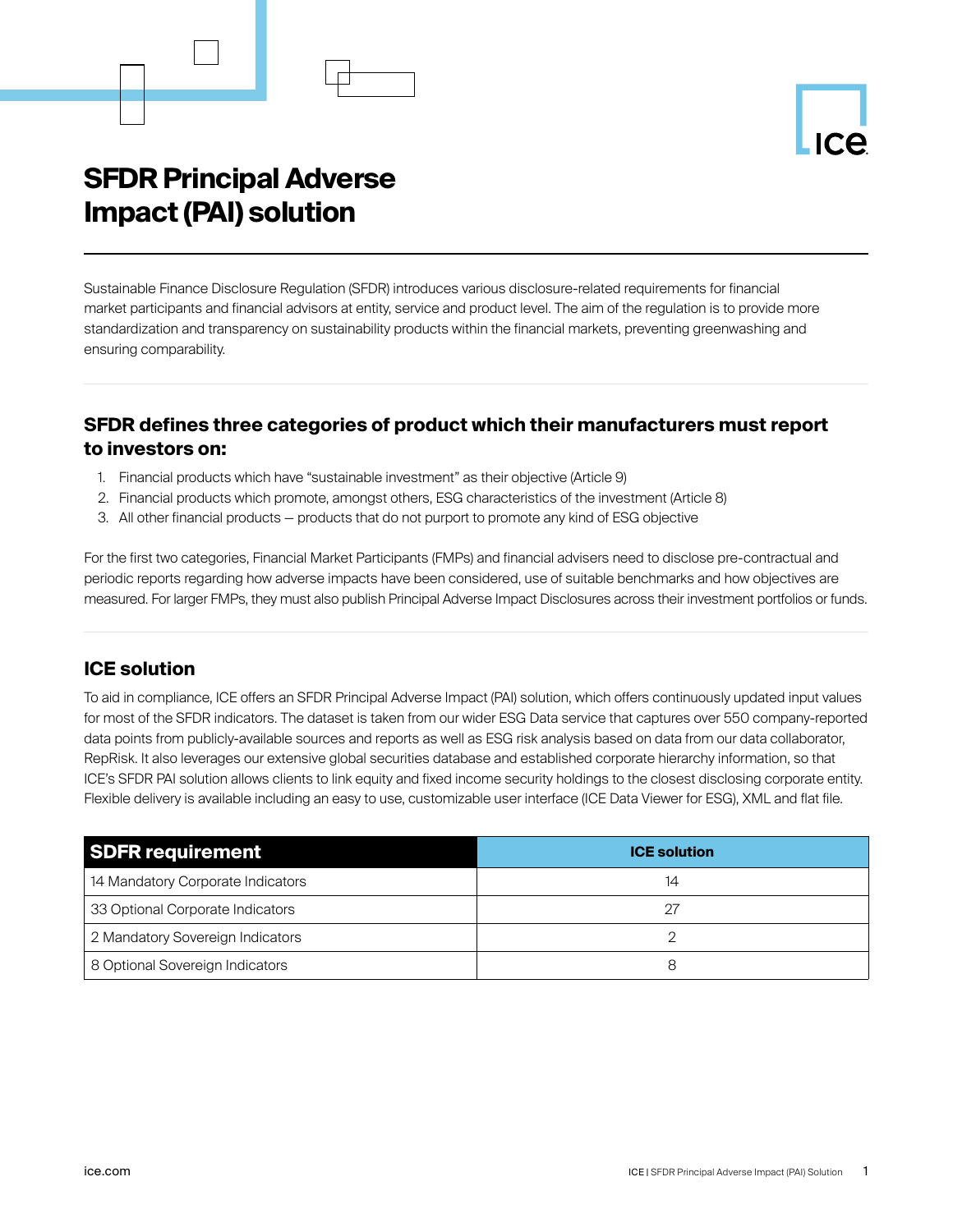

## **Corporate ESG indicators**

To address the 14 mandatory and 33 optional corporate entity indicators, ICE has mapped data points from our core ESG solution to produce a dedicated file aligned to the PAI disclosure report format.



## **Sovereign ESG indicators**

Coverage includes the 10 indicators required for PAI reporting. Carbon Intensity values are available for up to 212 countries and are taken from established sources, then aggregated and normalized, with the goal of maximizing coverage and obtaining the latest possible data.

#### **Data partner:**





## **Data derivation**

The requirements defined under the **[Delegated Act](https://ec.europa.eu/finance/docs/level-2-measures/C_2022_1931_1_EN_ACT_part1_v6 (1).pdf)** state a specific presentation of some of the indicators which may require calculation or derivation on top of the originating company disclosure. ICE will perform these for each company in the service.



#### **Estimated values**

To assist clients with achieving the best possible coverage, ICE is leveraging the cross-sector data forming our core Entity ESG Data solution and applying a multifactor model utilizing both an historical and bucketed model approach with anchors around revenue, workforce breakdown and other inputs to produce values which can be inserted in lieu of those which have not been disclosed by investee companies. ICE provides identifying metadata against these data points to retain full lineage of disclosure inputs.

RepRisk is an ESG data science firm leveraging the combination of AI and machine learning with human intelligence to systematically analyze public information in 23 languages and identify material ESG risks. With daily data updates across 100+ ESG risk factors, RepRisk provides consistent, timely, and actionable data for risk management and ESG integration across a company's operations, business relationships, and investments. [reprisk.com.](http://www.reprisk.com)